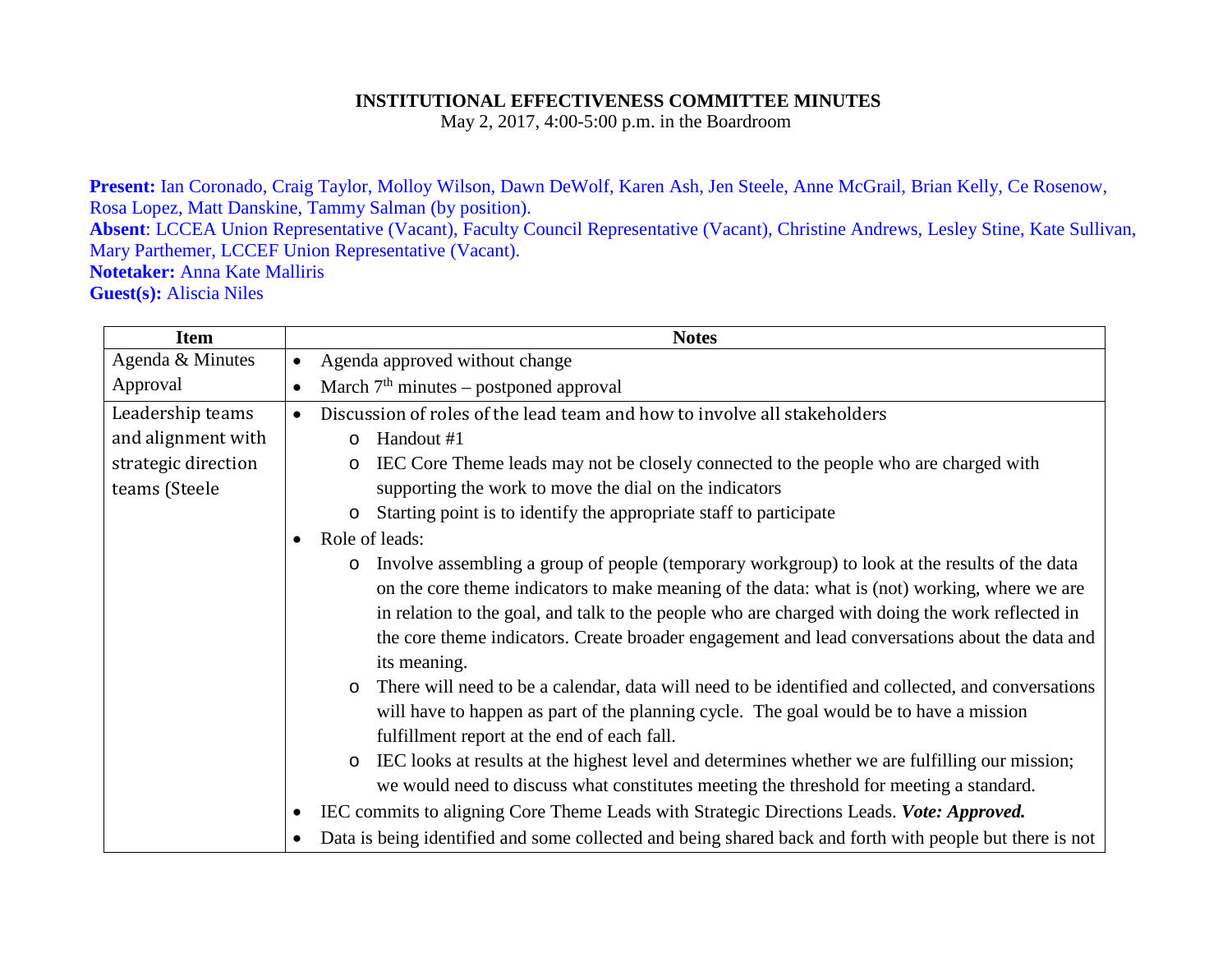|                                        | systematic method for making this available to view. For the committee, Wilson will make a folder on                                                                                                                                                                                                                                                                                                                                                                                                                                                                                                                                                                                                                                                                                                                                                                                                                                                                                                                                                                                                                                                                                                                                                                                                                                                                                                                                                                                                                                                                                                                                                             |
|----------------------------------------|------------------------------------------------------------------------------------------------------------------------------------------------------------------------------------------------------------------------------------------------------------------------------------------------------------------------------------------------------------------------------------------------------------------------------------------------------------------------------------------------------------------------------------------------------------------------------------------------------------------------------------------------------------------------------------------------------------------------------------------------------------------------------------------------------------------------------------------------------------------------------------------------------------------------------------------------------------------------------------------------------------------------------------------------------------------------------------------------------------------------------------------------------------------------------------------------------------------------------------------------------------------------------------------------------------------------------------------------------------------------------------------------------------------------------------------------------------------------------------------------------------------------------------------------------------------------------------------------------------------------------------------------------------------|
|                                        | the shared drive to provide some of the data collected so far.                                                                                                                                                                                                                                                                                                                                                                                                                                                                                                                                                                                                                                                                                                                                                                                                                                                                                                                                                                                                                                                                                                                                                                                                                                                                                                                                                                                                                                                                                                                                                                                                   |
| ATD- ICAT and                          | Student Success Model (Pilot/Draft) - Handout #2 - Email additional feedback<br>$\bullet$                                                                                                                                                                                                                                                                                                                                                                                                                                                                                                                                                                                                                                                                                                                                                                                                                                                                                                                                                                                                                                                                                                                                                                                                                                                                                                                                                                                                                                                                                                                                                                        |
| <b>Task Force Structure</b><br>(Niles) | $\bullet$<br>ATD has relaunched at a national level in response to community college success being really in silos<br>and not scalable<br>Relaunched 7 capacities that you saw in the ICAT<br>$\circ$<br>Lane is looking to relaunch too based on the feedback that ATD was isolated and was not<br>$\circ$<br>supporting what Lane was already doing.<br>Took Walla Walla CC's work because it is functioning and can be adapted to Lane Community<br>O<br>College<br>Based in the IEC so that it can be embedded in the work of the college<br>O<br>Still in the development of a smaller core team (Frei, Niles, Herburger, and others<br>$\circ$<br>recommendations) that works with IEC, and is integrated into student success, with larger<br>engagement through taskforce work around specific initiatives. This will allow broad<br>participation without overloading people by long term commitments<br>Looking for alignment with Core Themes and Strategic Directions. The Strategic Directions<br>$\circ$<br>would also have an overlap with the ATD 7 capacities. Choosing 2-3 initiatives (preferably<br>ones that are already up and running as pilot projects) that are most scalable would be the focus.<br>IEC commits to embrace this Student Success Model as a pilot and the IEC may want to look at how to<br>align the ATD work with mission fulfillment. Vote: Approved.<br>o Might start with looking at the ICAT to see where the college is and how to move the work<br>forward.<br>IEC will oversee the work to assure that it is integrated in the work. Involvement of IEC depends on the<br>capacity of the committee to engage. |
| Update on                              | Ian will be working on the IEC graphic to make it easier to digest.<br>$\bullet$                                                                                                                                                                                                                                                                                                                                                                                                                                                                                                                                                                                                                                                                                                                                                                                                                                                                                                                                                                                                                                                                                                                                                                                                                                                                                                                                                                                                                                                                                                                                                                                 |
| <b>Assessment System</b>               |                                                                                                                                                                                                                                                                                                                                                                                                                                                                                                                                                                                                                                                                                                                                                                                                                                                                                                                                                                                                                                                                                                                                                                                                                                                                                                                                                                                                                                                                                                                                                                                                                                                                  |
| graphic (Coronado)                     |                                                                                                                                                                                                                                                                                                                                                                                                                                                                                                                                                                                                                                                                                                                                                                                                                                                                                                                                                                                                                                                                                                                                                                                                                                                                                                                                                                                                                                                                                                                                                                                                                                                                  |
| Institutional<br>Effectiveness/Missio  | Examples of reports from other institutions:<br>$\bullet$                                                                                                                                                                                                                                                                                                                                                                                                                                                                                                                                                                                                                                                                                                                                                                                                                                                                                                                                                                                                                                                                                                                                                                                                                                                                                                                                                                                                                                                                                                                                                                                                        |
| n Fulfillment Reports                  | http://www.camdencc.edu/academics/Assessment/upload/Institutional-Effectiveness-Plan-2016-<br>$\circ$<br>2020.pdf                                                                                                                                                                                                                                                                                                                                                                                                                                                                                                                                                                                                                                                                                                                                                                                                                                                                                                                                                                                                                                                                                                                                                                                                                                                                                                                                                                                                                                                                                                                                                |
| Examples for review                    | https://www.smc.edu/EnrollmentDevelopment/InstitutionalResearch/Documents/2013%20Instit<br>O                                                                                                                                                                                                                                                                                                                                                                                                                                                                                                                                                                                                                                                                                                                                                                                                                                                                                                                                                                                                                                                                                                                                                                                                                                                                                                                                                                                                                                                                                                                                                                     |
|                                        | utional%20Effectiveness%20Report%20Final.pdf                                                                                                                                                                                                                                                                                                                                                                                                                                                                                                                                                                                                                                                                                                                                                                                                                                                                                                                                                                                                                                                                                                                                                                                                                                                                                                                                                                                                                                                                                                                                                                                                                     |
|                                        | https://www.socc.edu/ie<br>O                                                                                                                                                                                                                                                                                                                                                                                                                                                                                                                                                                                                                                                                                                                                                                                                                                                                                                                                                                                                                                                                                                                                                                                                                                                                                                                                                                                                                                                                                                                                                                                                                                     |
|                                        | https://www.shoreline.edu/about-shoreline/board/documents/special-meeting-august-<br>$\circ$                                                                                                                                                                                                                                                                                                                                                                                                                                                                                                                                                                                                                                                                                                                                                                                                                                                                                                                                                                                                                                                                                                                                                                                                                                                                                                                                                                                                                                                                                                                                                                     |
|                                        | 2012/mission-fulfillment-tab1.pdf                                                                                                                                                                                                                                                                                                                                                                                                                                                                                                                                                                                                                                                                                                                                                                                                                                                                                                                                                                                                                                                                                                                                                                                                                                                                                                                                                                                                                                                                                                                                                                                                                                |